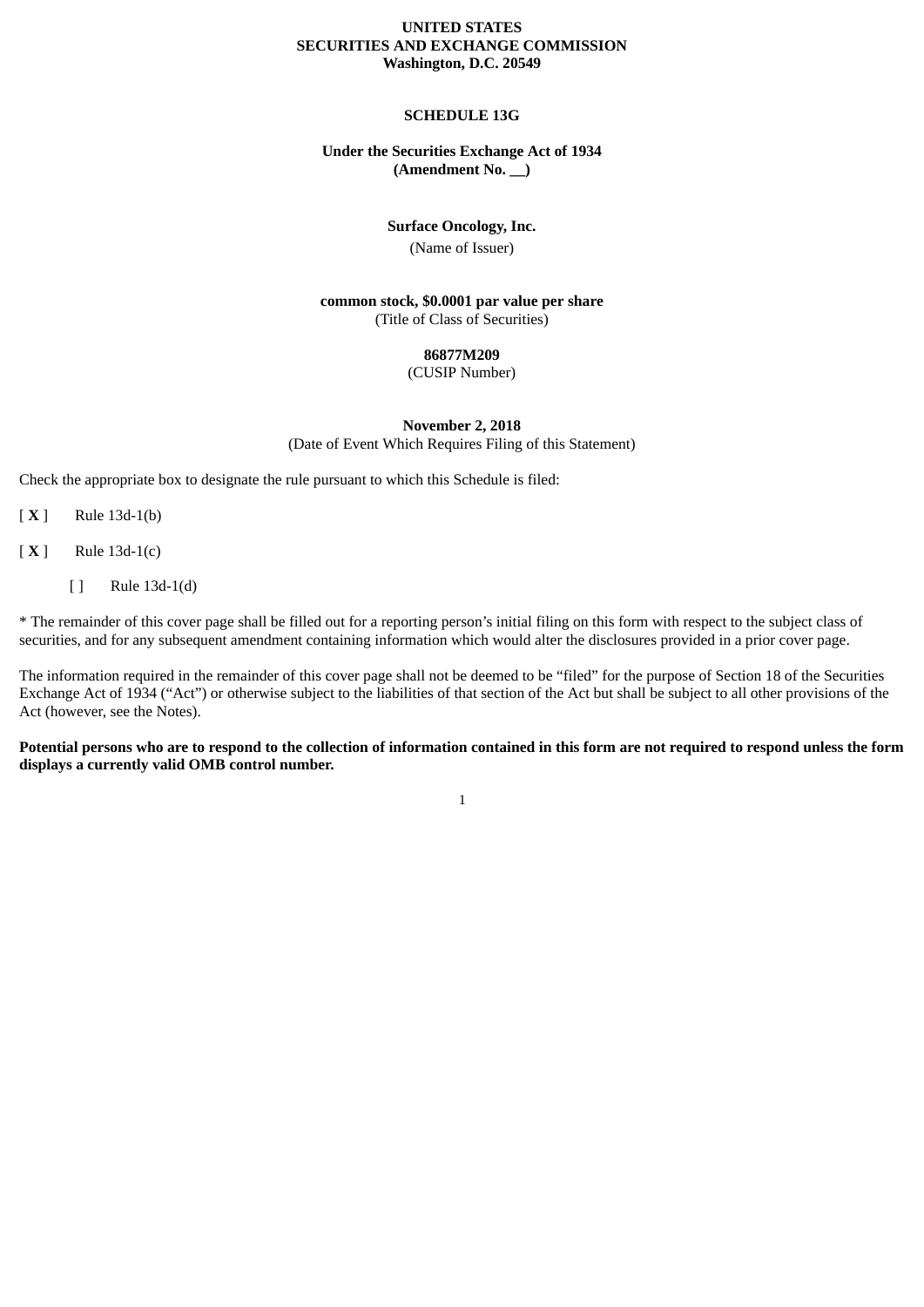1. Names of Reporting Persons.

# **EcoR1 Capital, LLC**

2. Check the Appropriate Box if a Member of a Group (See Instructions)

(a)  $X X$ 

- (b) \_\_\_\_\_\_
- 3. SEC Use Only

4. Citizenship or Place of Organization **Delaware**

| Number of             | 5. Sole Voting Power -0-              |
|-----------------------|---------------------------------------|
| <b>Shares</b>         |                                       |
| Beneficially          | 6. Shared Voting Power 1,747,657      |
| Owned by              |                                       |
| <b>Each Reporting</b> | 7. Sole Dispositive Power -0-         |
| Person With:          | 8. Shared Dispositive Power 1,747,657 |
|                       |                                       |

2

9. Aggregate Amount Beneficially Owned by Each Reporting Person **1,747,657**

- 10. Check if the Aggregate Amount in Row (9) Excludes Certain Shares (See Instructions) **\_\_\_\_\_\_**
- 11. Percent of Class Represented by Amount in Row (9) **6.3%**
- 12. Type of Reporting Person (See Instructions) **IA, OO**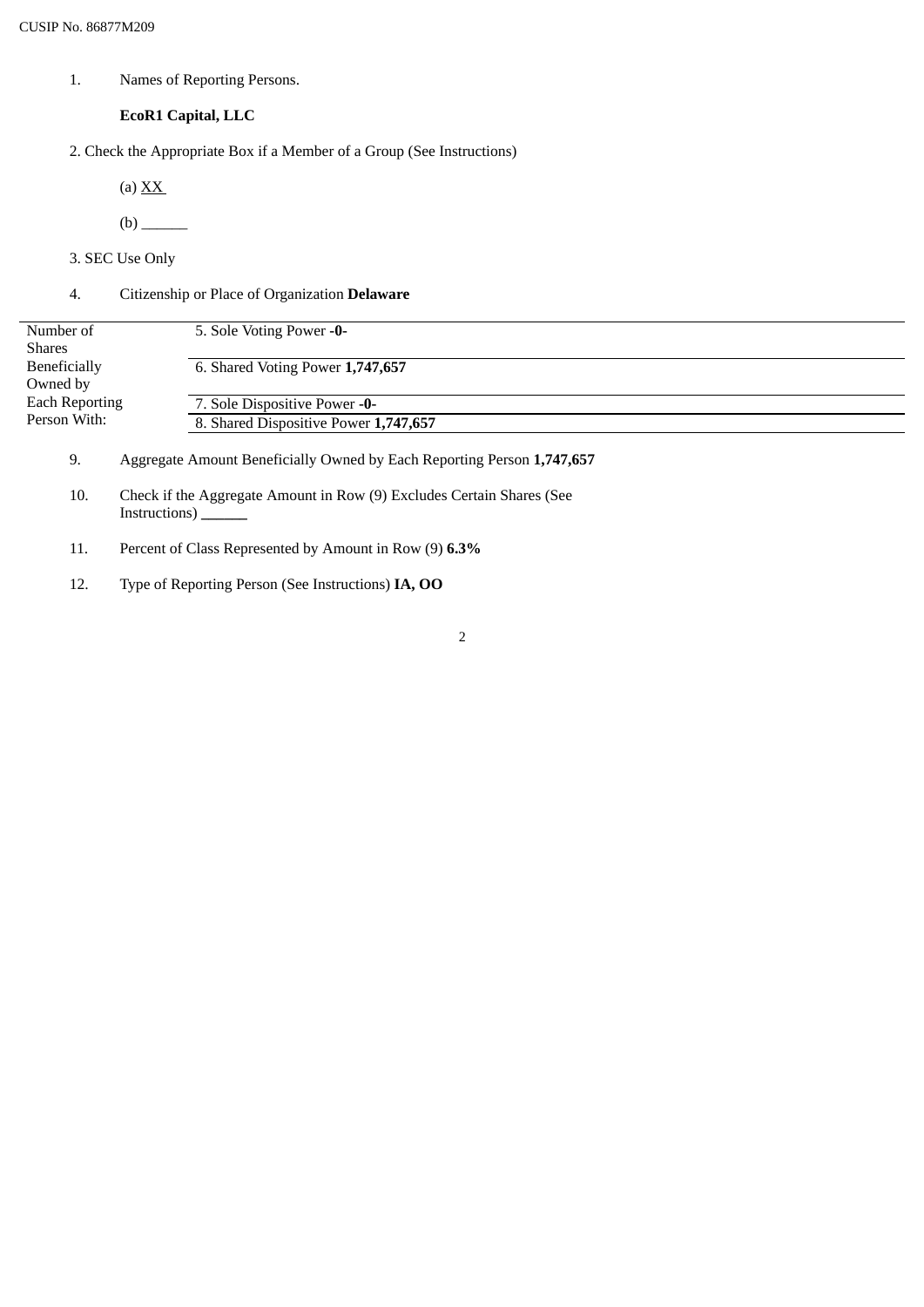1. Names of Reporting Persons.

# **Oleg Nodelman**

2. Check the Appropriate Box if a Member of a Group (See Instructions)

(a)  $X X$ 

(b) \_\_\_\_\_\_

3. SEC Use Only

4. Citizenship or Place of Organization **United States**

| Number of             | 5. Sole Voting Power -0-              |
|-----------------------|---------------------------------------|
| <b>Shares</b>         |                                       |
| Beneficially          | 6. Shared Voting Power 1,747,657      |
| Owned by              |                                       |
| <b>Each Reporting</b> | 7. Sole Dispositive Power -0-         |
| Person With:          | 8. Shared Dispositive Power 1,747,657 |
|                       |                                       |

3

9. Aggregate Amount Beneficially Owned by Each Reporting Person **1,747,657**

- 10. Check if the Aggregate Amount in Row (9) Excludes Certain Shares (See Instructions) **\_\_\_\_\_\_**
- 11. Percent of Class Represented by Amount in Row (9) **6.3%**
- 12. Type of Reporting Person (See Instructions) **HC, IN**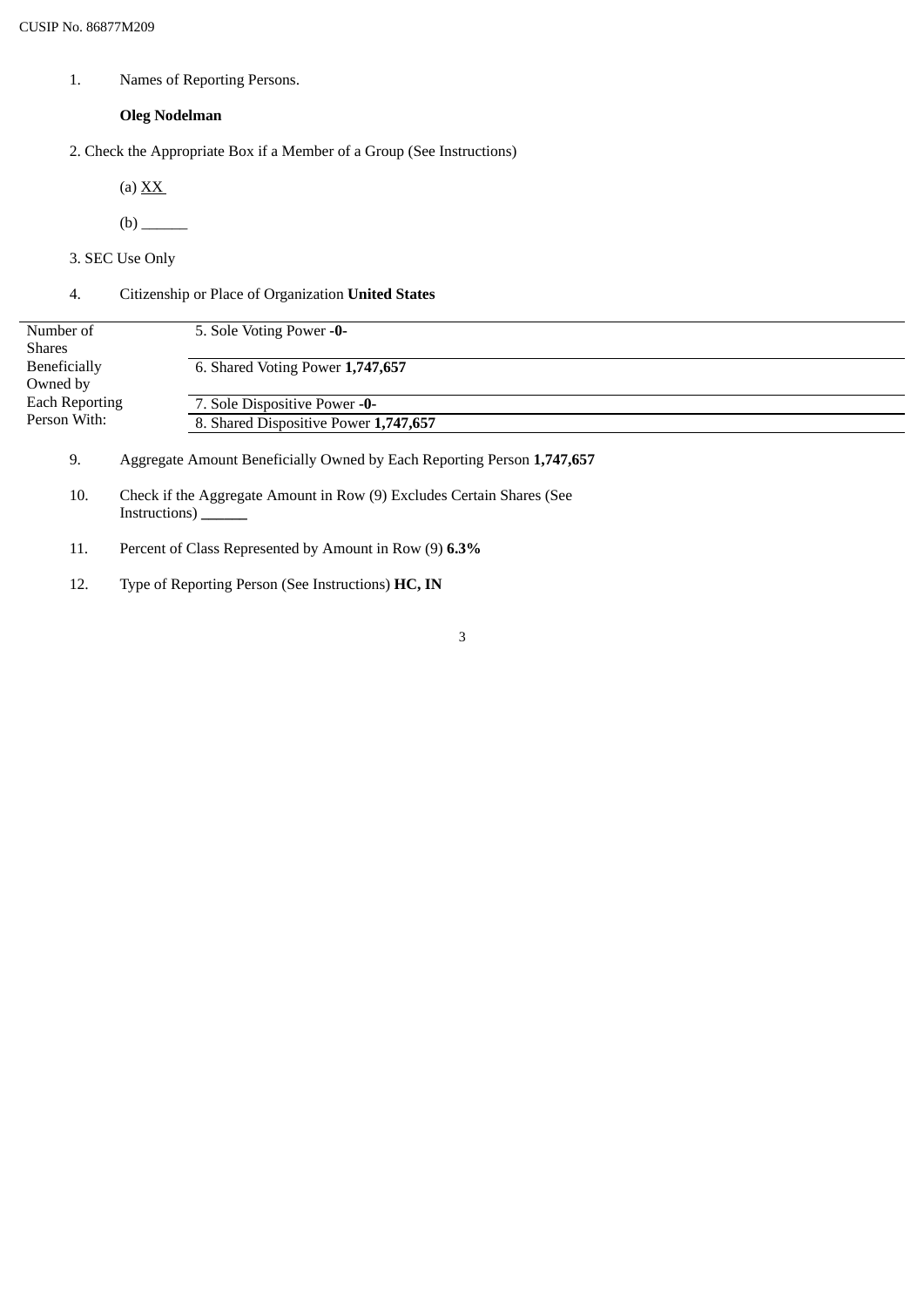1. Names of Reporting Persons.

# **EcoR1 Capital Fund Qualified, L.P.**

- 2. Check the Appropriate Box if a Member of a Group (See Instructions)
	- (a) \_\_\_\_\_\_
	- $(b)$   $\overline{XX}$
- 3. SEC Use Only

### 4. Citizenship or Place of Organization **Delaware**

| Number of<br><b>Shares</b>                                               | 5. Sole Voting Power -0-              |
|--------------------------------------------------------------------------|---------------------------------------|
| <b>Beneficially</b><br>Owned by<br><b>Each Reporting</b><br>Person With: | 6. Shared Voting Power 1,469,186      |
|                                                                          | 7. Sole Dispositive Power -0-         |
|                                                                          | 8. Shared Dispositive Power 1,469,186 |

- 9. Aggregate Amount Beneficially Owned by Each Reporting Person **1,469,186**
- 10. Check if the Aggregate Amount in Row (9) Excludes Certain Shares (See Instructions) **\_\_\_\_\_\_**
- 11. Percent of Class Represented by Amount in Row (9) **5.3%**
- 12. Type of Reporting Person (See Instructions) **PN**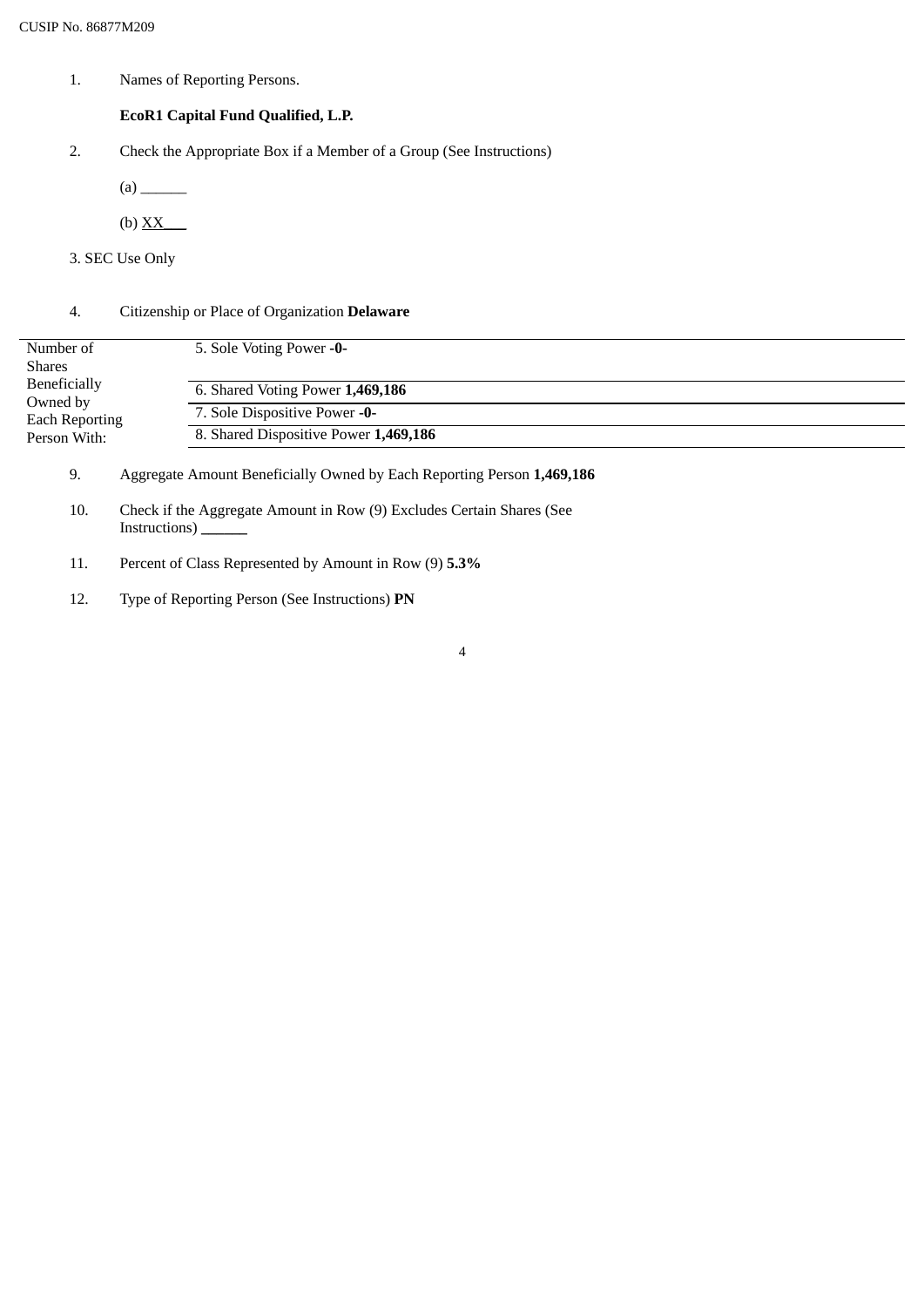CUSIP No. 86877M209 **Item 1.**

(a) Name of Issuer

**Surface Oncology, Inc.**

(b) Address of Issuer's Principal Executive Offices

**50 Hampshire Street, 8th Floor, Cambridge, MA 02139**

#### **Item 2.**

(a) The names of the persons filing this statement are:

**EcoR1 Capital Fund Qualified, L.P. ("Qualified Fund"); EcoR1 Capital, LLC ("EcoR1"); and Oleg Nodelman ("Nodelman") (collectively, the "Filers").**

Qualified Fund is filing this statement jointly with the other Filers, but not as a member of a group and expressly disclaims membership in a group. In addition, filing this Schedule 13G on behalf of Qualified Fund should not be construed as an admission that it is, and it disclaims that it is, a beneficial owner, as defined in Rule 13d-3 under the **Act, of any of the Stock covered by this Schedule 13G.**

Each Filer also disclaims beneficial ownership of the Stock except to the extent of that person's pecuniary interest **therein.**

(b) The principal business office of the Filers is located at:

#### **409 Illinois Street, San Francisco, CA 94158**

- (c) For citizenship of Filers, see Item 4 of the cover sheet for each Filer.
- (d) This statement relates to shares of common stock, \$0.0001 par value per share of the Issuer (the "Stock").
- (e) The CUSIP number of the Issuer is: **86877M209.**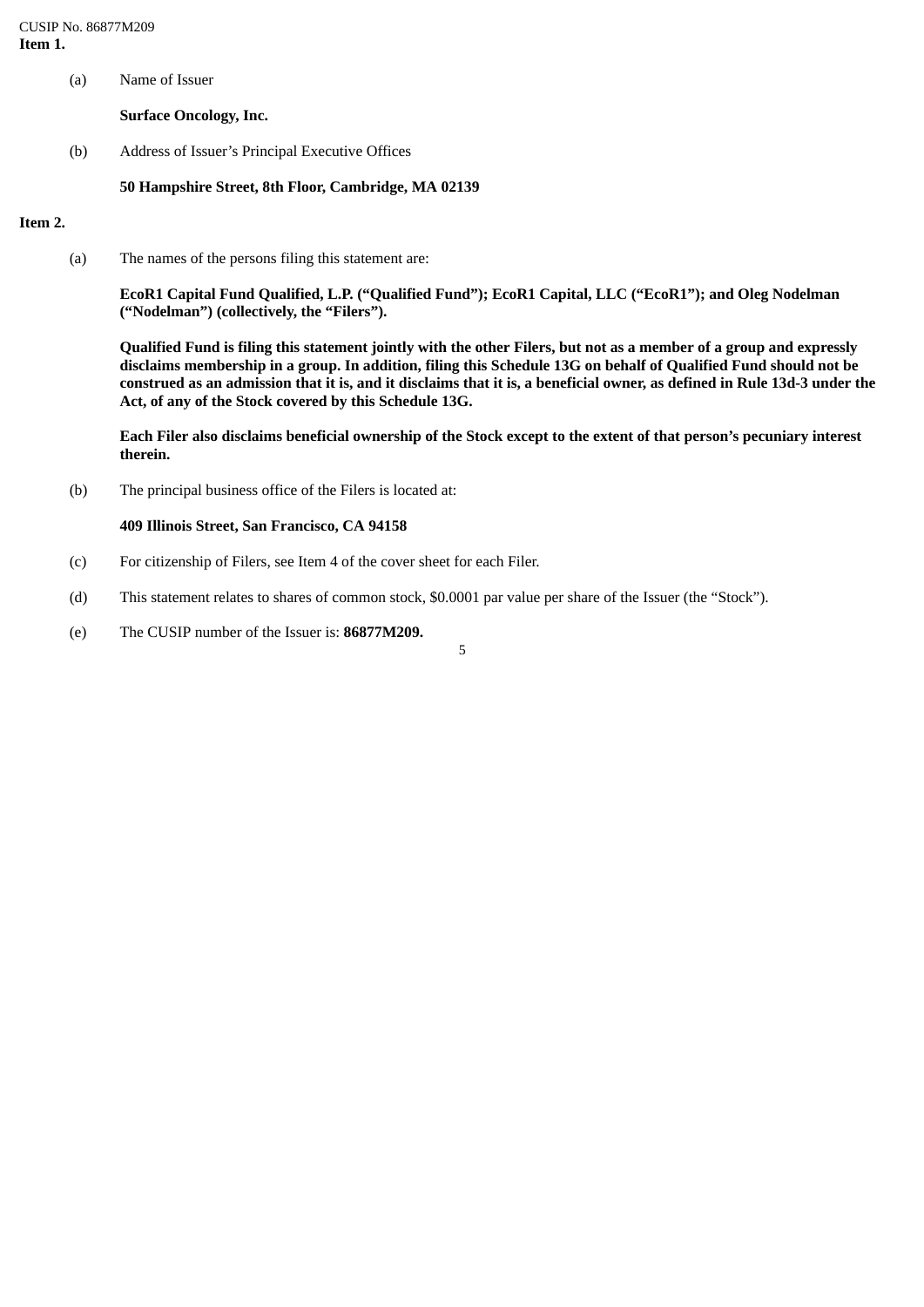CUSIP No. 86877M209 Item 3. If this statement is filed pursuant to rule 240.13d-1(b) or 240.13d-2(b) or (c), check whether the person filing is a: (a) [ ] Broker or dealer registered under section 15 of the Act (15 U.S.C. 78o). (b)  $[$  ] Bank as defined in section 3(a)(6) of the Act (15 U.S.C. 78c). (c)  $[$  Insurance company as defined in section 3(a)(19) of the Act (15 U.S.C. 78c). (d) [ ] Investment company registered under section 8 of the Investment Company Act of 1940 (15 U.S.C. 80a-8). (e)  $[X]$  An investment adviser in accordance with section 240.13d-1(b)(1)(ii)(E). As to EcoR1. (f) [ ] An employee benefit plan or endowment fund in accordance with section 240.13d-1(b)(1)(ii)(F). (g)  $[X]$  A parent holding company or control person in accordance with 240.13d-1(b)(1)(ii)(G). As to Mr. Nodelman. (h) [ ] A savings association as defined in section 3(b) of the Federal Deposit Insurance Act (12 U.S.C. 1813). (i)  $[ ] A$  church plan that is excluded from the definition of an investment company under section  $3(c)(14)$  of the Investment Company Act of 1940 (15 U.S.C. 80a-3). (j)  $[J \text{Group}, \text{ in accordance with section 240.13d-1(b)(1)(ii)(J)}$ .

# **Item 4. Ownership.**

See Items 5-9 and 11 of the cover page for each Filer.

#### **Item 5. Ownership of Five Percent or Less of a Class**

If this statement is being filed to report the fact that as of the date hereof the reporting person has ceased to be the beneficial owner of more than five percent of the class of securities, check the following [ ].

#### **Item 6. Ownership of More than Five Percent on Behalf of Another Person.**

The funds managed by EcoR1, including Qualified Fund, hold the Stock for the benefit of their investors and have the right to receive or the power to direct the receipt of dividends from, or the proceeds from the sale of, the Stock.

### Item 7. Identification and Classification of the Subsidiary Which Acquired the Security Being Reported on By the Parent **Holding Company.**

Not applicable.

### **Item 8. Identification and Classification of Members of the Group.**

EcoR1 is the general partner and investment adviser of investment funds, including Qualified Fund. Mr. Nodelman is the control person of the EcoR1.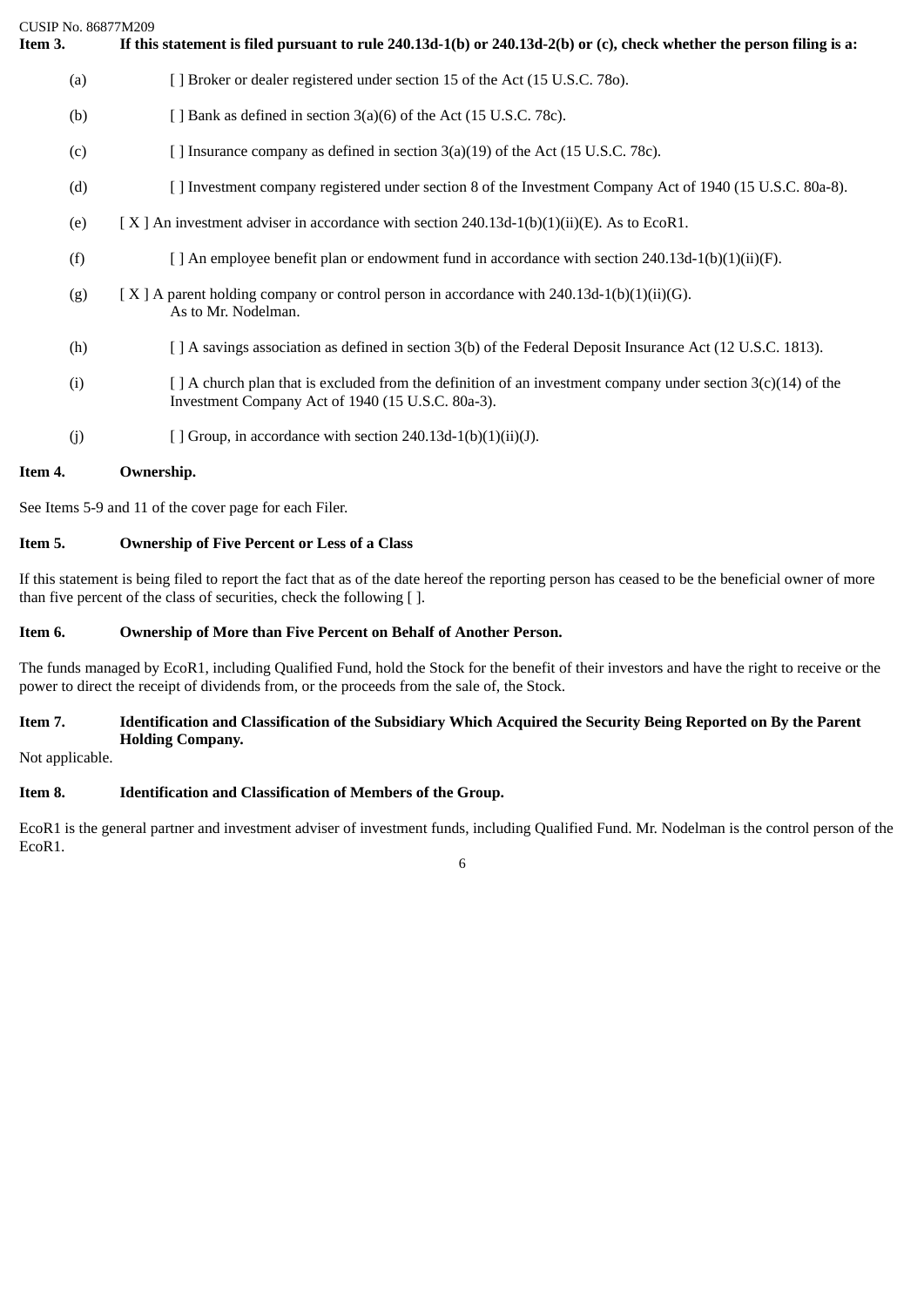### CUSIP No. 86877M209 **Item 9. Notice of Dissolution of Group.**

Not applicable.

# **Item 10. Certification.**

# **Certification of EcoR1 and Mr. Nodelman:**

By signing below I certify that, to the best of my knowledge and belief, the securities referred to above were acquired and are held in the ordinary course of business and were not acquired and are not held for the purpose of or with the effect of changing or influencing the control of the issuer of the securities and were not acquired and are not held in connection with or as a participant in any transaction having that purpose or effect.

# **Certification of Qualified Fund:**

By signing below I certify that, to the best of my knowledge and belief, the securities referred to above were not acquired and are not held for the purpose of or with the effect of changing or influencing the control of the issuer of the securities and were not acquired and are not held in connection with or as a participant in any transaction having that purpose or effect.

# SIGNATURE

After reasonable inquiry and to the best of my knowledge and belief, I certify that the information set forth in this statement is true, complete and correct.

Dated: November 12, 2018

# **EcoR1 Capital, LLC**

By: /s/ Oleg Nodelman Oleg Nodelman, Manager

**EcoR1 Capital Fund Qualified, L.P.**

By: EcoR1 Capital, LLC, General Partner

By: /s/ Oleg Nodelman

Oleg Nodelman, Manager

/s/ Oleg Nodelman Oleg Nodelman